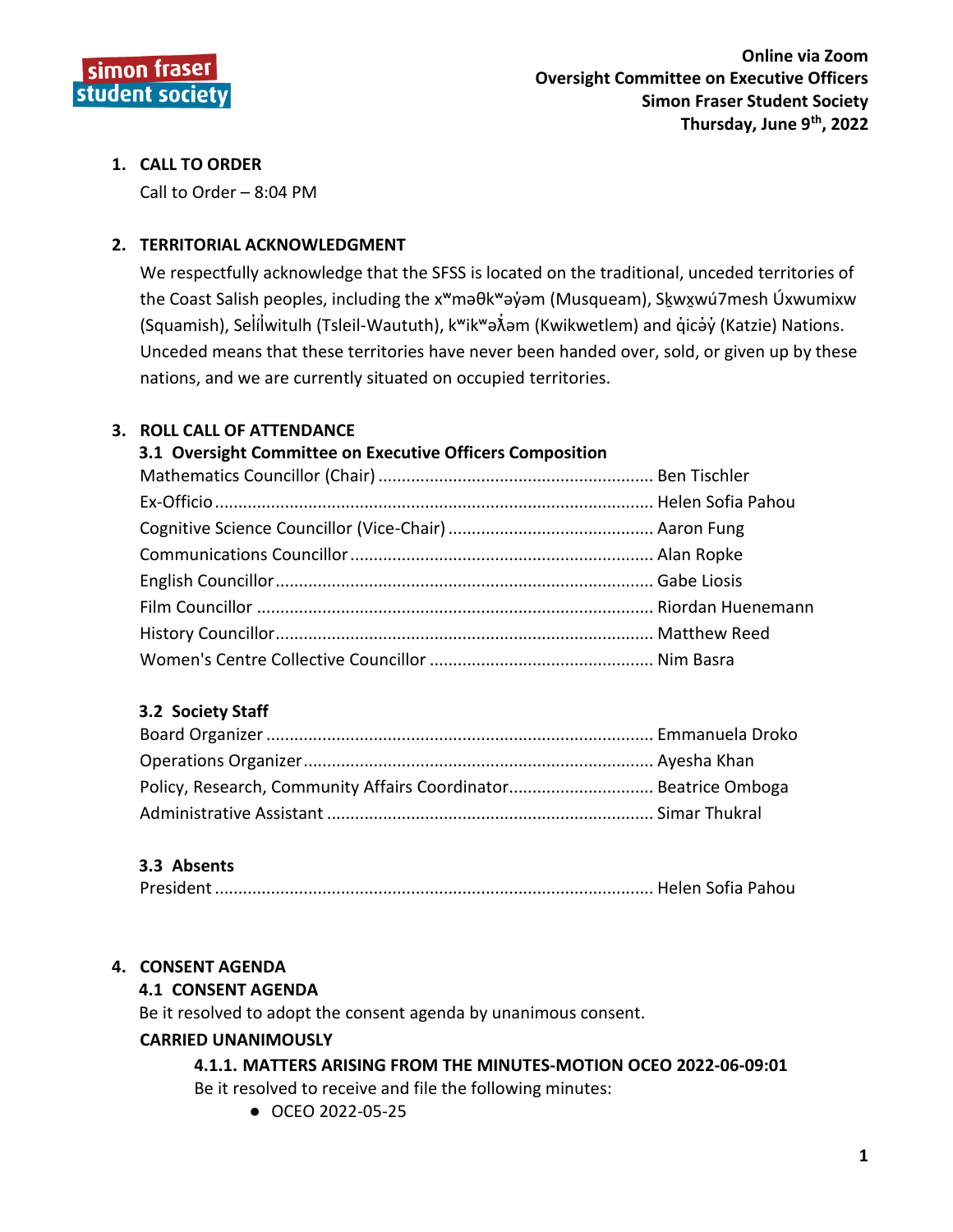

# **5. ADOPTION OF THE AGENDA 5.1 MOTION OCEO 2022-05-25:02 Matthew / Nim**

Be it resolved to adopt the agenda as presented.

## **CARRIED AS AMENDED**

- History Councilor moved to include Discussion item 6.1.
- History Councilor moved to include Discussion item 6.2.

## **6. DISCUSSION ITEMS**

# **6.1 Behaviour of members of the Executive team**

**SUBMITTED BY:** History Councillor "Matthew Reed"

- History Councillor in reference to the recent council meeting expressed that the Executive team did not seem to be on the same page and that it is something not nice to experience as a councillor. They mentioned that any discussions regarding the matter discussed should have occurred within their executive meeting. They suggested to bring forward an email reminder from the OCEO to the executive team to prevent any such issue for future.
- English Councillor expressed that this situation is less about lack of communication between the Executive officers and more of a lack of understanding by certain executive officers in regards to each executive portfolio responsibility. They mentioned that it is straightforward to think of this as a conference outside of the country, external from the SFSS and when it comes to certain events to fall into certain categories, it is the VP External that goes as it the external organization and the President as the spokesperson of the society. They expressed that as per their understanding of what happened during the council meeting, it felt like certain executives wanted to go just for the sake of wanting to go to the conference not relating to their current portfolios or current work responsibilities.
- Women Centre Collective Councillor mentioned that a lot of discussion took place just between the executives and much of it came across as certain executives being unhappy that they were not invited for the conference. It was less about the funding and more inclined towards why they cannot go. They expressed their concern regarding this and mentioned that certain executives were trying to exhibit that why this conference would fit into their portfolio and also the fact that the discussion should have not taken that long.
- In response to History Councillor regarding sending a reminder email to the executive officers reminding them of their role as an executive and to stay in their lane, Mathematics Councillor mentioned that they would not use this phrase "to stay in their lane" but are in favour of sending the email reminder
- English Councillor and Women Centre Collective Councillor spoke in favour of this and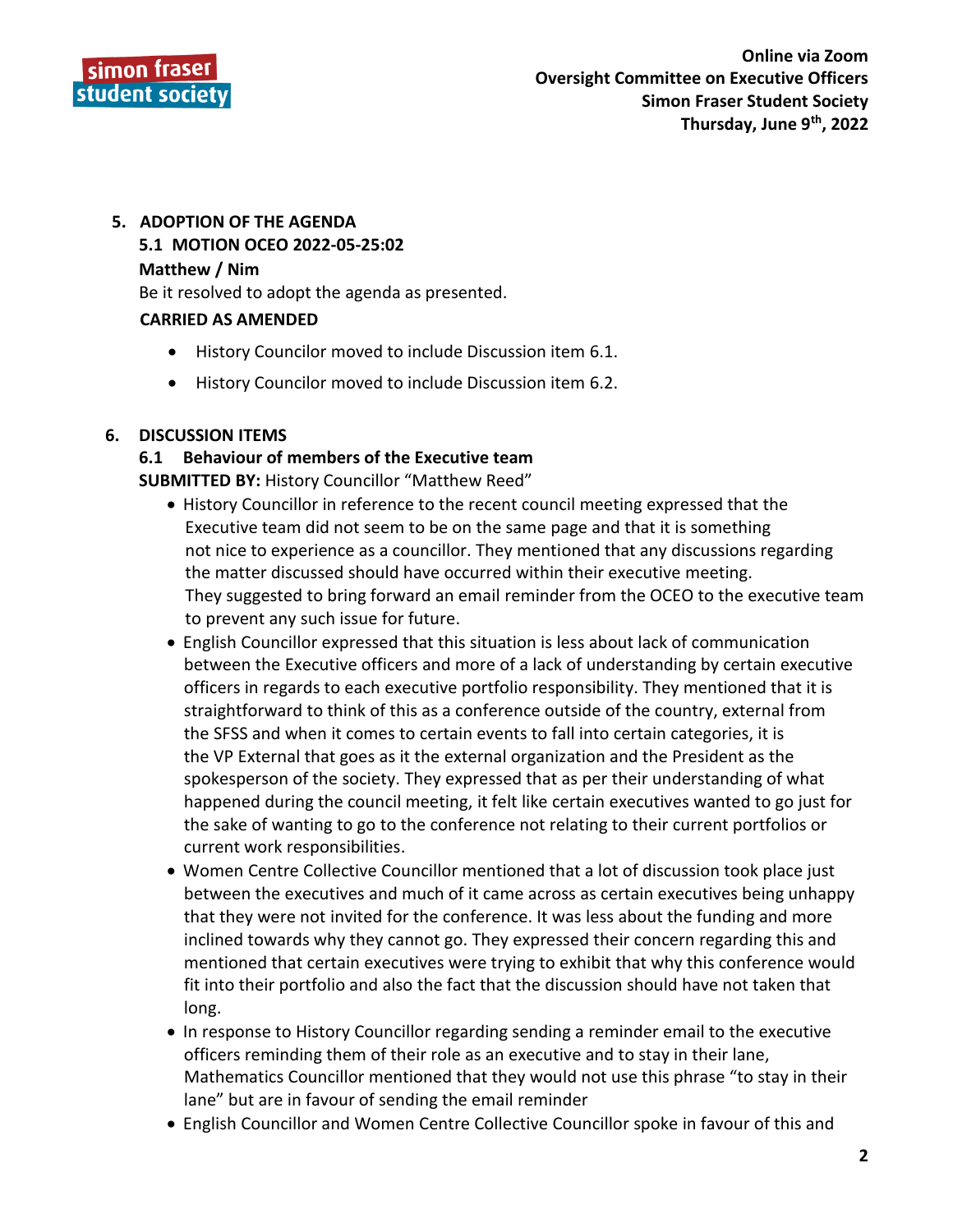

expressed their interest to write up an email draft.

## **6.2 Executive Social Media History**

**SUBMITTED BY:** History Councillor "Matthew Reed"

- History Councillor expressed their concern regarding VP University and Academic Affairs behaviour. They mentioned that our VPUAA has currently been working in reduced capacity due to some personal health reasons. They mentioned that it feels as though her desire for taking on this role is not what it should be as compared to the other executives. The mentioned that during the council meeting yesterday, the VPUAA were trying to motivate for why they should go for the conference in Chicago when it was not necessarily under her responsibilities. In addition to this, they mentioned that they are claiming to be on a reduced capacity to work. But, they have seen on their social media that while they are not good enough to work, they are good enough to go out to parties on several nights throughout the week within this past week.
- History Councillor expressed that during the orientation they noticed that while all the other executive members were attending the orientation sessions. Our VPUAA were absent for most of the orientation sessions.
- Cognitive Science Councillor expressed that their have been few councillors who have reached out to them in regards to the same issue and they take similar stance to the History Councillor for the irresponsible behaviour of one of the executive member.
- Film Councillor expressed that their might be a lot of assumptions going after this and suggested if these assumptions can be turned into more concrete to be able to give the VPUAA a chance to explain themselves rather than we diving straight into the conclusion.
- Cognitive Science Councillor expressed that they have been communicating with our Mathematics Councillor just as a first step to request for a definitive deadline for the work report of the VPUAA.
- Film Councillor expressed that based on their experience in the University and Academic Affairs Committee chaired by Nicole Kirigin, the chair reached out to the actual committee just the previous week. They mentioned that the work has not yet been completed sine May 25<sup>th</sup> which is when the committee was elected. They expressed that this whole situation can be seen as a growing concern instead of taking any action as currently and now is the time where we can collect more information just to keep a watchful eye to the situation.
- History Councillor in response to Film Student Councillor expressed that at the moment they are making assumption and discussing it with the committee members. They mentioned that their initial goal was to bring this to the attention of Council so we can speak on this at the OCEO and build up on it. They also spoke in favour of collecting the information and keeping a watchful eye to the situation for now.
- English Councillor expressed that they have been noticing this trend of the VPUAA not fulfilling some of the basic rules of the executive officers and also not fulfilling portfolio requirements in terms of University and Academic Affairs portfolio. They mentioned that other than just one email being sent out they have not seen anything happening in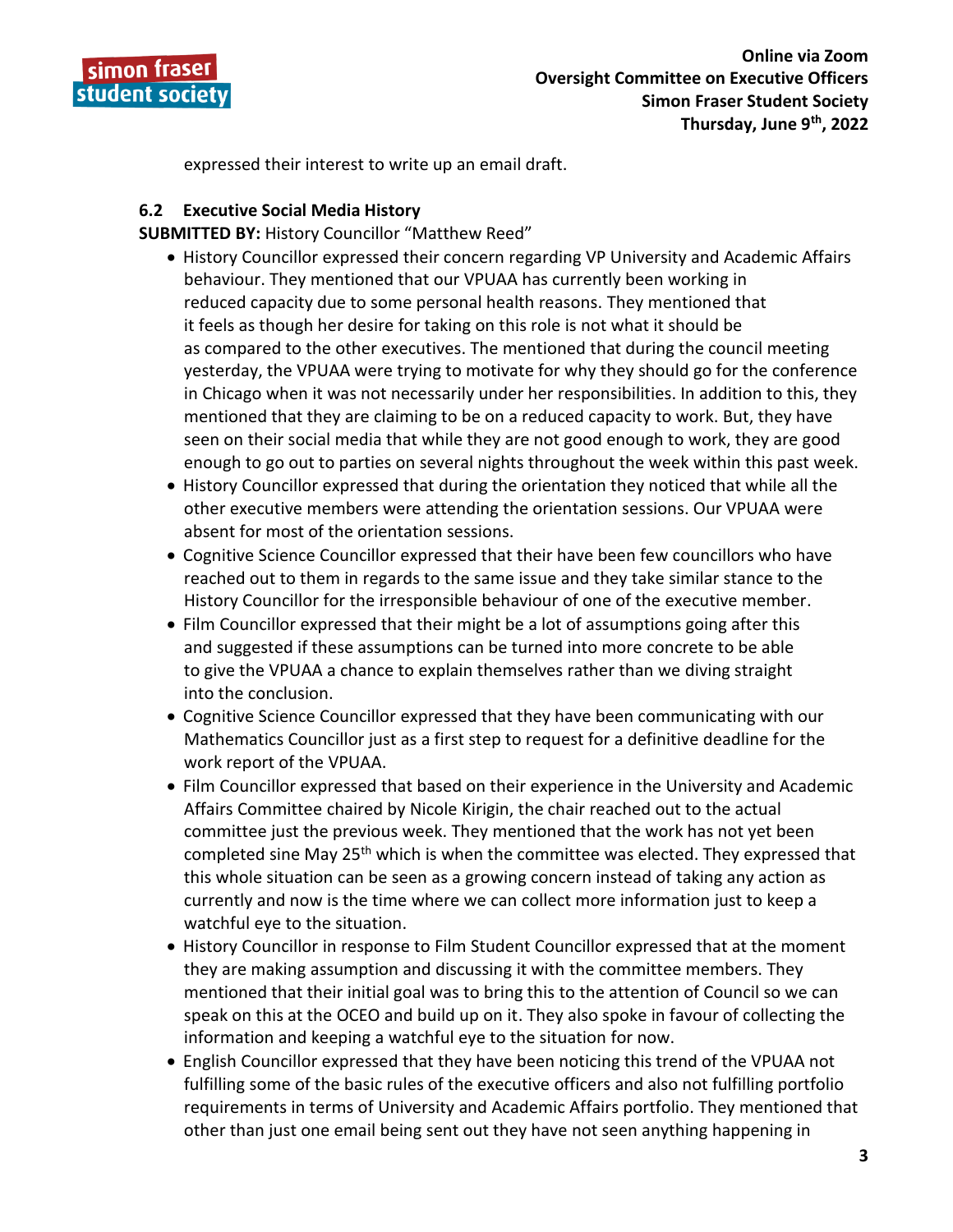

 relation to getting the University and Academic Affair committee started. They expressed that this is something starting to hold back other executives who are trying to get their work initiated because one executive team member is not pulling their weight. For instance, the annual advocacy plan is usually put at the beginning of the year which is a plan that encompasses the work that the Executives and the External and Community Affairs portfolio and University and Academic Affair portfolio are going to engage in during the year. They mentioned that our VP External has completed their component of the plan. But, since our VPUAA has not contributed towards the plan they are not able to move forward with building up the plan.

 They also expressed that, when it comes to this specific executive officer, there is lack of basic understanding about the role and what their responsibility are. And, they feel that there is some training and basic information that our current VPUAA has not received in order to serve as an executive to serve in this body.

- Women Centre Collective Councillor expressed that we are not critiquing our VPUAA. But, are raising concern that they are doing other things and their work is not getting c completed. WC Councillor also expressed that it has been brought to her attention by certain members that it seems our VPUAA is uninformed about certain things and they raised their concern around confusion and lack of information that later results in delays during the meeting.
- Mathematics Councillor recommended a concrete action that the OCEO should take at this point. In the first email sent to the VP Finance about the work reports, it was asked by what firm date that the VPUAA would be submitting their work reports and following up on that at this point would be appropriate as they have not yet heard back from them.
- Film Student Union mentioned that observation over the VPUAA can be done to see if they are prioritizing work not related to SFSS such as to see if they are prioritizing work of a newly form student union – FCATSU.

## **6.3 Review of May 1st – May 15th Work Reports**

**SUBMITTED BY:** Mathematics Councillor "Ben Tischler"

 Mathematics Councillor expressed that one thing that remains not completed on the report is the report from our VPUAA.

## **6.4 Review of May 16th – May 31st Work Reports**

**SUBMITTED BY:** Mathematics Councillor "Ben Tischler"

- Mathematics Councillor mentioned that on the report of the VP Finance there is an incomplete sentence on one meeting.
- Mathematics Councillor mentioned that on the report of VP Equity they had mentioned having two meetings from 8:00 pm to 1:00 am on two consecutive days.
- Film Student Union Councillor mentioned that the VP External report had over 29 spelling errors and it seemed the report was rushed. So, a reminder to certain executives regarding taking more time on their work should be done.